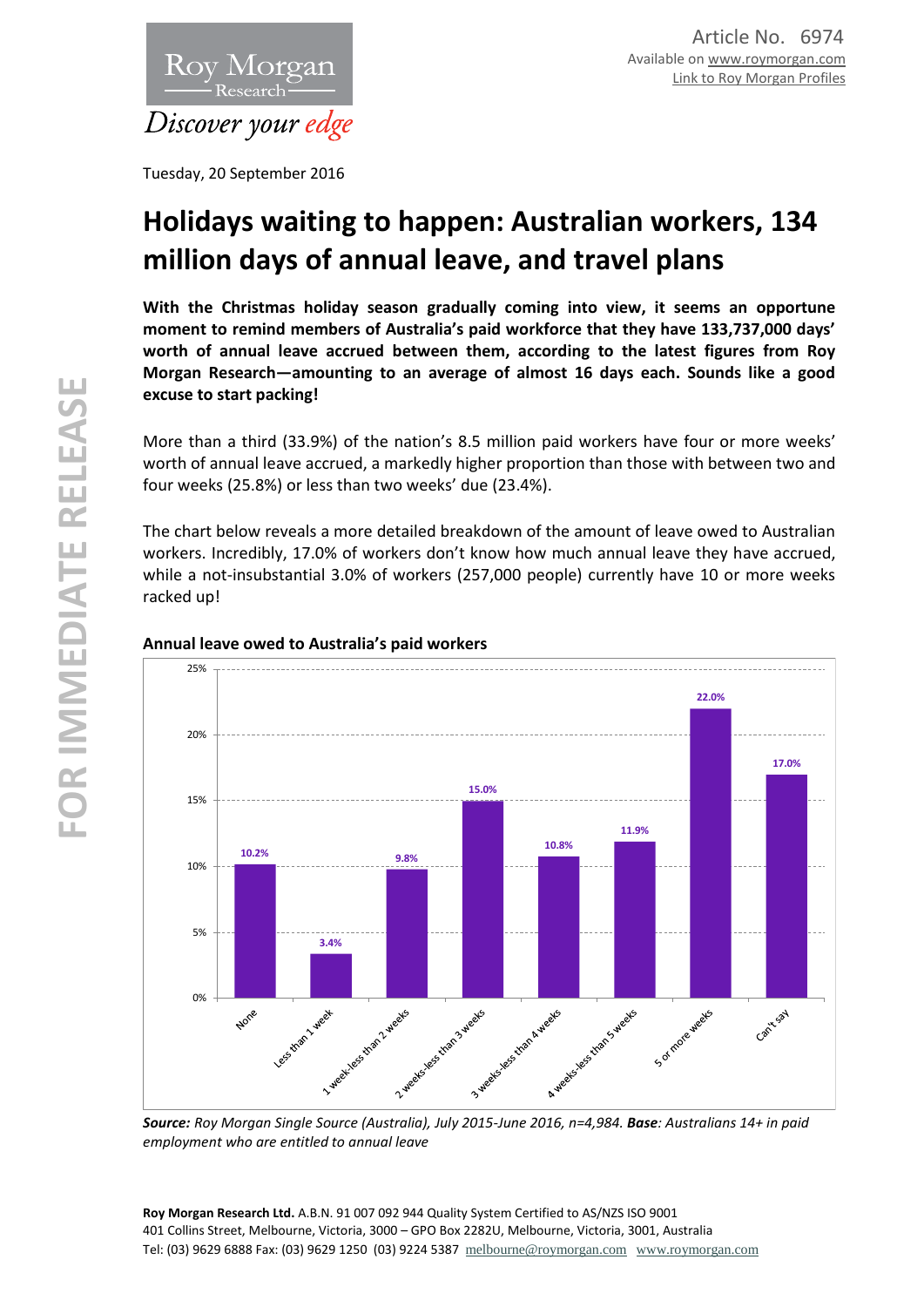In good news for tourism operators, destination marketers and airlines (not to mention employers), just over eight in every 10 (80.8%) paid employees in Australia intend to take a holiday some time in the coming 12 months.

# *No holiday planned? You're not alone*

There does not appear to be an obvious correlation between amount of leave accrued and holiday intention – or lack thereof, for that matter. Workers with between four and five weeks' owed to them are the most likely to have *no* holiday plans at all (15.6%), while those with balances of six weeks and more are more likely to have no travel plans than those with between one and four weeks.

While a zero-leave balance can get in the way of a holiday, it doesn't deter the vast majority of these workers — 83.2% of whom are planning to take a trip in the next 12 months. Clearly, travel is a priority for these folks (hence the non-existent leave balance!)

But what of these hard-working individuals with four or more weeks' leave owed to them, but no holiday intentions whatsoever? While they come from a number of professions, Roy Morgan deep data reveals that people employed in the wholesaling and manufacturing industries are more likely than those in other sectors to be in this position. (Readers with good memories may recall Roy Morgan's finding last year that [full-time workers in these industries](http://www.roymorgan.com.au/findings/6266-aussies-have-how-much-annual-leave-accrued-201506020117)  [had particularly high average annual leave balances](http://www.roymorgan.com.au/findings/6266-aussies-have-how-much-annual-leave-accrued-201506020117) – clearly, little has changed…)

A more holistic way of understanding these leave-hoarders is to view them through the lens of Roy Morgan's detailed consumer profiling tool, Helix Personas. This tells us that members of the [Today's Families Community](http://www.helixpersonas.com.au/browse/todays-families/overview) are more likely than the average Australian worker to be racking up their annual leave with no plans to use it (at least, not for a holiday).

Usually young, tight-knit family units living in the outer suburbs, Today's Families earn aboveaverage incomes which are quickly consumed by their financial commitments: the kids' school fees, the mortgage, car repayments—the list goes on! Home is definitely where the heart is for these folks, and while they won't think twice about purchasing the latest home entertainment equipment or investing in a new pool, holidays are not necessarily such a high priority for them.

## **Norman Morris, Industry Communications Director, Roy Morgan Research, says:**

*"To hoard leave or to take a holiday? With Australia's 8.5 million-strong paid workforce currently owed an average of nearly 16 days' annual leave each, it seems we're all behind on our holiday schedules!* 

*"Fortunately, more than 80% of Australian workers are planning to take at least one holiday in the coming 12 months. As we have found in the past, holidays can have a [positive impact on a person's state of mind](http://www.roymorgan.com.au/findings/6912-do-holidays-really-make-us-happier-201608010853): surely a mutually beneficial outcome for employee and employer.*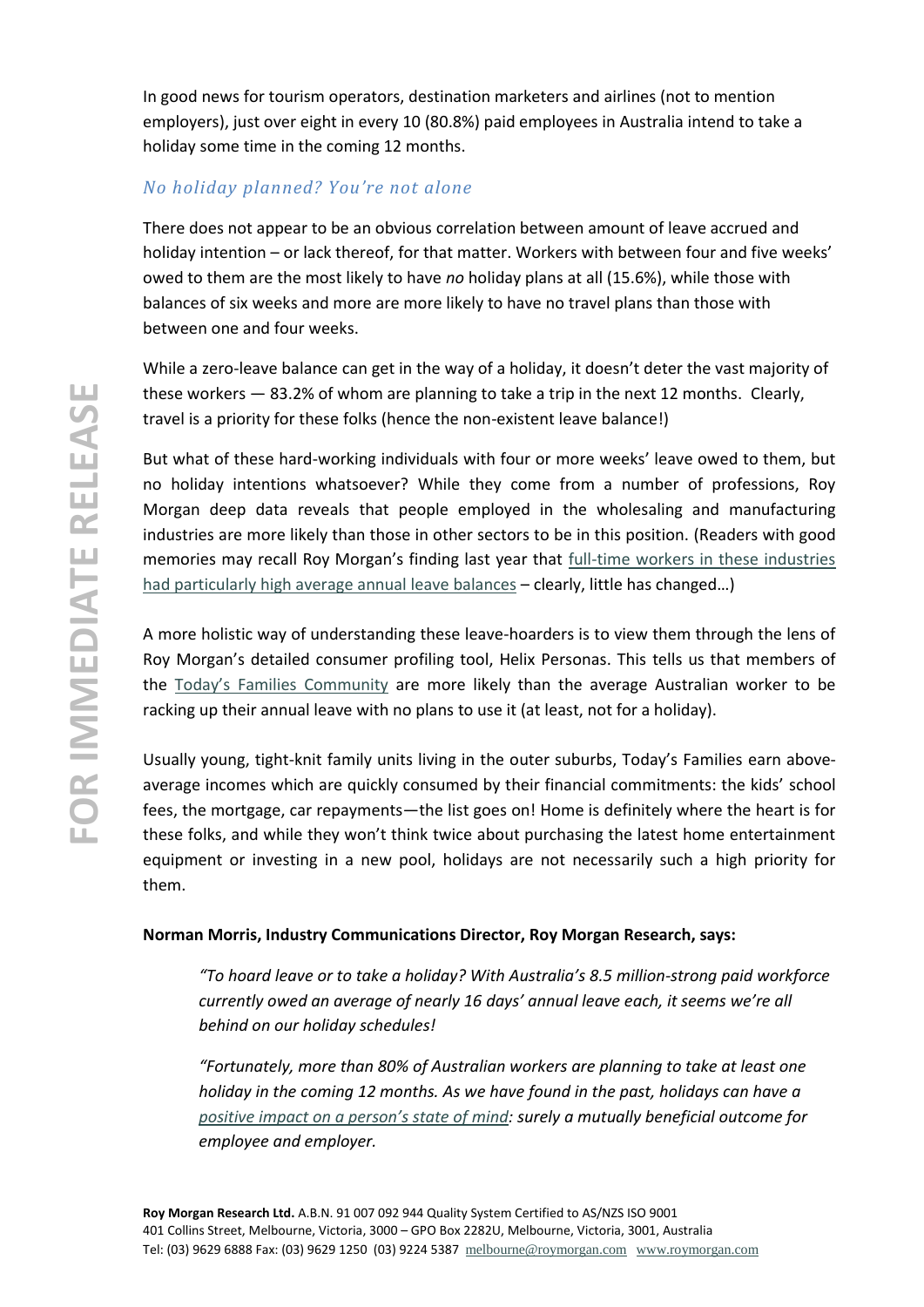*"However, it is concerning that more than half a million workers with leave balances of four weeks or more have no plans to take a holiday at any time in the foreseeable future. This places pressure on both employers (the more leave its staff have racked up, the costlier it becomes for them) and employees (who risk becoming burnt out).*

*"Obviously, knowing that so many workers are planning to take a trip is a great opportunity for tourism bodies and destination marketers, who can use the deep data contained in Roy Morgan's Holiday Tracking Survey to pin-point those holiday intenders with an interest in visiting their particular region, for example, or any other specific holiday preferences.* 

*"Less obviously, leave-hoarders also represent an opportunity for these businesses. With plenty of potential holiday time up their sleeves, these workers may simply need some extra persuasion that it's time to pack their bags. Again, our Holiday Tracker Survey can provide a detailed profile of who these people are and what makes them tick, allowing for more effective, targeted marketing."*

## **For comments or more information about Roy Morgan Research's travel and tourism data, please contact:**

**Roy Morgan Research -- Enquiries** Office: +61 (3) 9224 5309 **[askroymorgan.@roymorgan.com](mailto:askroymorgan.@roymorgan.com)**

#### **Related research findings**

View ou[r extensive range of travel and tourism reports and profiles,](http://www.roymorganonlinestore.com/Browse/Australia/Travel-and-Tourism.aspx) including [Holiday Attitudes profiles](http://www.roymorganonlinestore.com/Browse/Australia/Travel-and-Tourism/Holiday-Attitudes.aspx) an[d Destination Intention profiles.](http://www.roymorganonlinestore.com/Browse/Australia/Travel-and-Tourism/Destination-Intention.aspx)

Roy Morgan's travel and tourism research quantifies the dollar-value of the tourism industry's diverse markets; and includes detailed information and insights into what activities people look for when travelling, who they travel with, where they get their information, whose advice they seek when planning a holiday and much more.

#### **About Roy Morgan Research**

Roy Morgan Research is the largest independent Australian research company, with offices in each state of Australia, as well as in Indonesia, the United States and the United Kingdom. A full service research organisation specialising in omnibus and syndicated data, Roy Morgan Research has over 70 years' experience in collecting objective, independent information on consumers.

#### **Margin of Error**

The margin of error to be allowed for in any estimate depends mainly on the number of interviews on which it is based. Margin of error gives indications of the likely range within which estimates would be 95% likely to fall, expressed as the number of percentage points above or below the actual estimate. Allowance for design effects (such as stratification and weighting) should be made as appropriate.

| Sample Size | <b>Percentage Estimate</b> |            |            |           |  |  |
|-------------|----------------------------|------------|------------|-----------|--|--|
|             | 40%-60%                    | 25% or 75% | 10% or 90% | 5% or 95% |  |  |
| 5.000       | ±1.4                       |            | ±0.8       | ±0.6      |  |  |

**Roy Morgan Research Ltd.** A.B.N. 91 007 092 944 Quality System Certified to AS/NZS ISO 9001 401 Collins Street, Melbourne, Victoria, 3000 – GPO Box 2282U, Melbourne, Victoria, 3001, Australia Tel: (03) 9629 6888 Fax: (03) 9629 1250 (03) 9224 5387 [melbourne@roymorgan.com](mailto:melbourne@roymorgan.com) [www.roymorgan.com](http://www.roymorgan.com/)